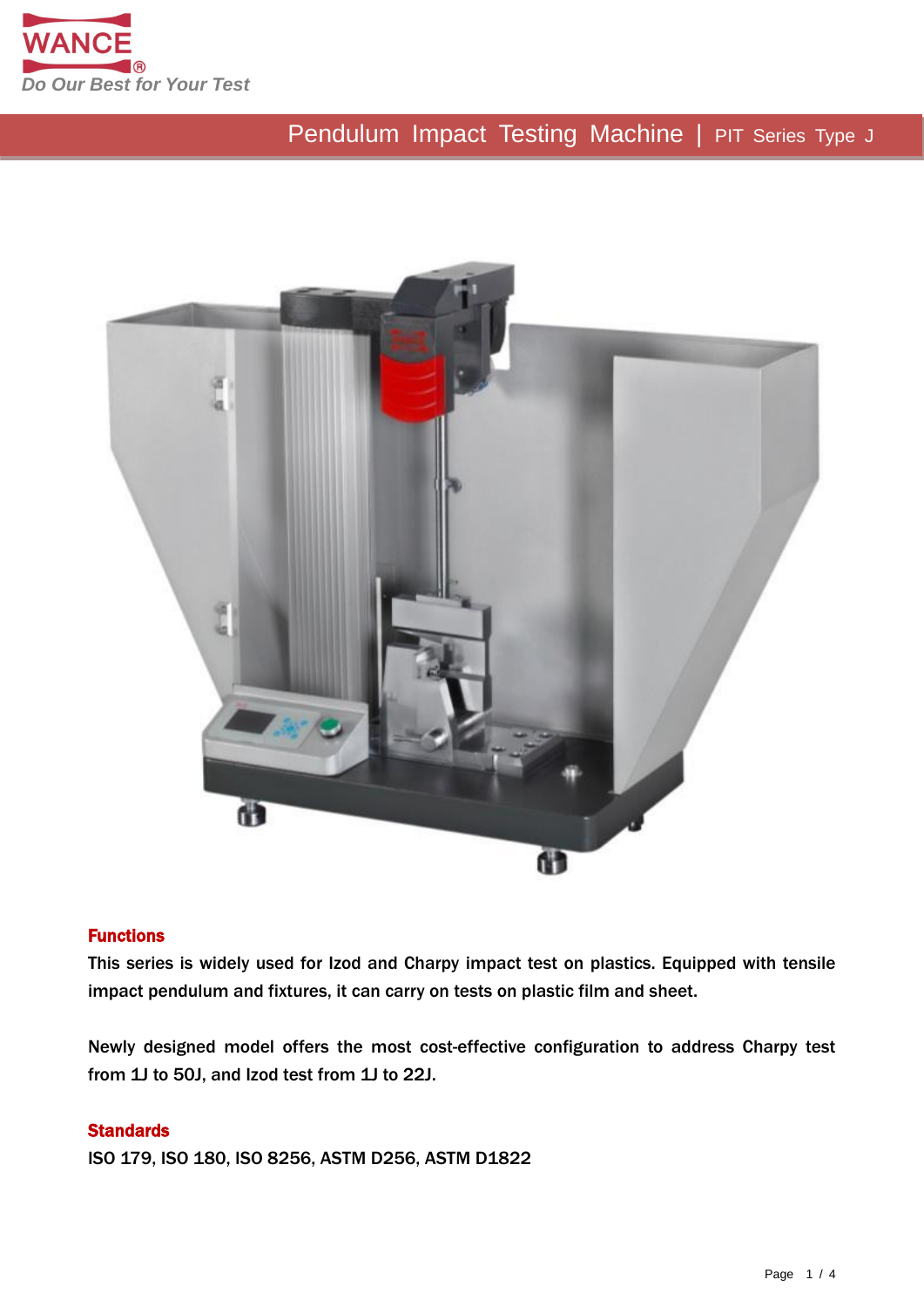## Features

i

## Automatic hammer brake system

The brake system is automatically operated after each test

#### High resolution

Using a shaftless encoder allows angle resolution of 0.045 °

#### Energy losses

Shaftless encoder for angle measurement rotates without any friction; only support bearings friction and windage has the lowest energy losses

#### LCD display

LCD display provides easy setup of specimen dimensions, pendulum energy, units and calibration data. Also it can intuitionally display test results: absorbed energy and impact toughness

#### Exchangeable pendulum

Simply change the pendulum to satisfy Charpy, Izod and tensile impact test

#### Center alignment

Rotating design is quick and accurate to align specimen center for Charpy test

#### Supports and anvils

Supports are tightened to seat by dovetail groove firmly; only need remove two bolts to change the supports

#### Broader test space

Single column structure offers broad test space, easy to install low temperature impact test accessories in the future

団 sło Machine dimension1000 326





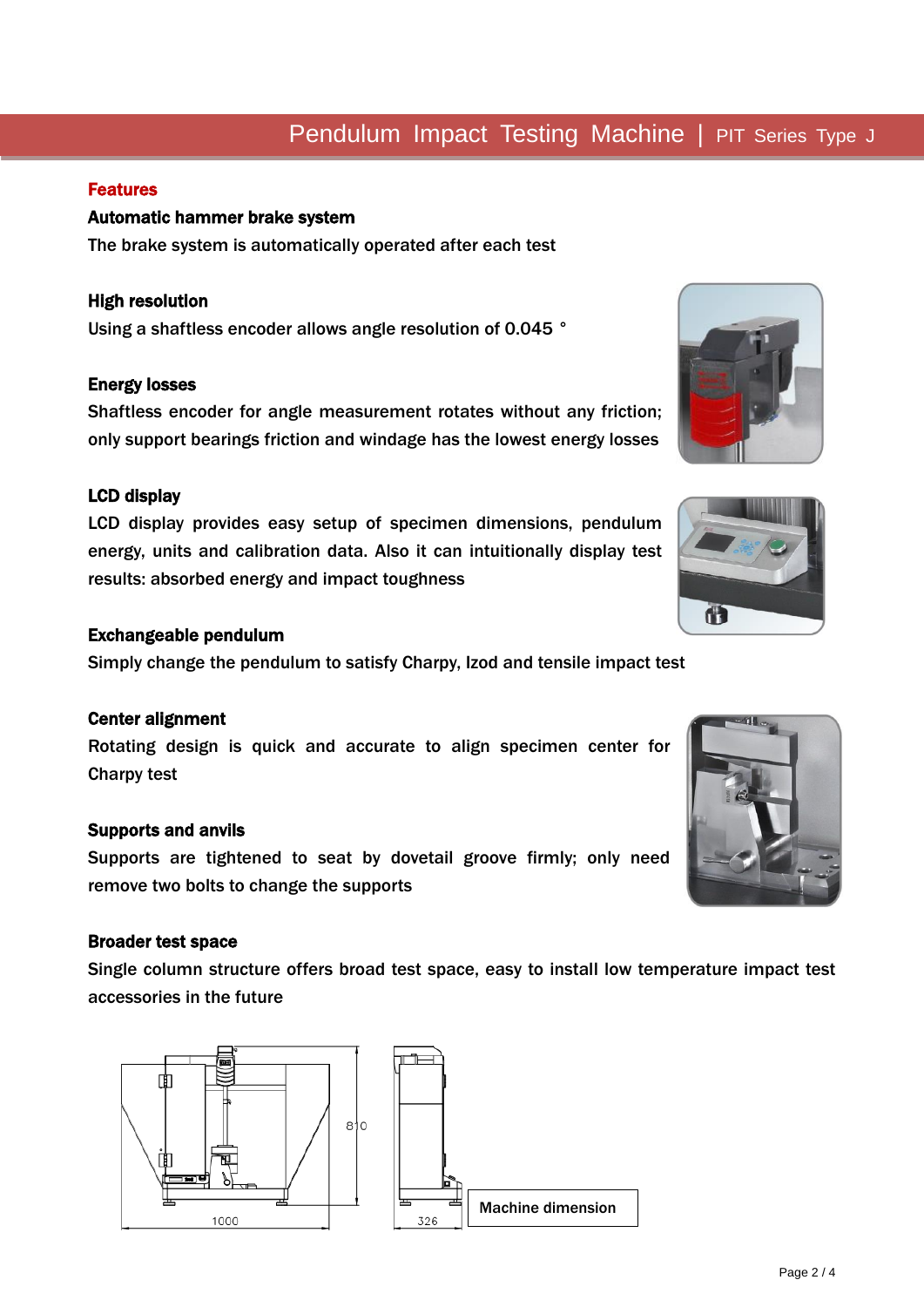#### Parameter

l

1. Capacity Charpy: 1J, 2J, 4J, 7.5J, 15J, 25J, 50J Izod: 1J, 2.75J, 5.5J, 11J, 22J Tensile impact: 7.5J, 15J, 25J

- 2. Angle of striking: 150°
- 3. Angle resolution: 0.045°
- 4. Charpy Test
- Velocity of striking: 2.9m/s (≤5J), 3.8m/s (>5J)
- Distance from the axis of support to the center of percussion: 230mm(≤5J), 395mm(>5J)
- $\triangleright$  Span: 40mm, 60mm, 70mm
- Specimen dimension (LxWxH): 80mmx10mmx4mm

#### 50mmx6mmx4mm, 120mmx15mmx10mm

#### 5. Izod test

- $\triangleright$  Velocity of striking: 3.5m/s
- $\triangleright$  Distance from the axis of support to the center of percussion: 335mm
- Striking knife center to vice upper surface:  $22\pm0.2$ mm
- Specimen dimension (LxWxH): 80x10x4mm, 63.5x12.7x12.7mm

#### 63.5x12.7x6.4mm, 63.5x12.7x3.2mm

- 6. Tensile impact test
- $\triangleright$  Velocity of striking: 3.8m/s
- $\triangleright$  Distance from the axis of support to the center of percussion: 395mm
- $▶$  Crosshead mass: 60 $±1g$ , 120 $±1g$
- $\triangleright$  Maximum specimen thickness: 4mm
- 7. Power supply: AC220V, 50Hz, 0.3kW
- 8. Machine dimension (LxWxH): 1000x300x760mm
- 9. Weight: 125kg

## **Standard accessories**

| <b>Model</b>                            | <b>PIT501</b> |       |
|-----------------------------------------|---------------|-------|
| <b>Type</b>                             | $J-2$         | $J-3$ |
| <b>Main machine</b>                     | 1 set         | 1 set |
| Angle encoder (shaftless)               | 1 set         | 1 set |
| Electromagnetic brake (Made in Germany) | 1 set         | 1 set |
| <b>Controller (WANCE)</b>               | 1 set         | 1 set |
| Electromagnetic hook                    | 1 set         | 1 set |
| <b>Maintenance tools</b>                | 1 set         | 1 set |
| <b>Software</b>                         |               | 1 set |